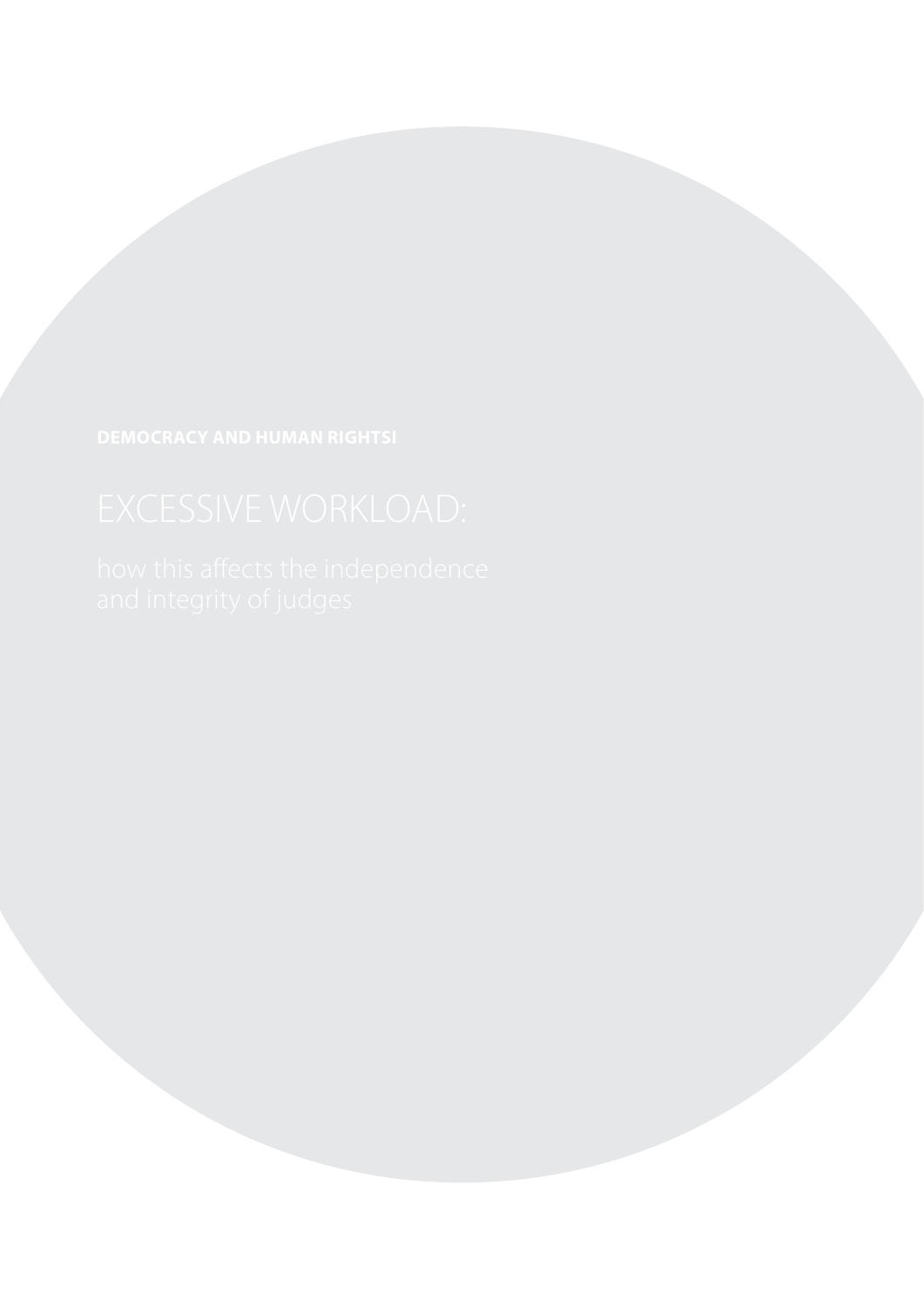# Table of Contents

|    | <b>INTRODUCTION.</b>                                              |  |
|----|-------------------------------------------------------------------|--|
|    |                                                                   |  |
| 2. |                                                                   |  |
| 3. | HOW THE EXCESSIVE WORKLOAD OF JUDGES AFFECTS THE INDEPENDENCE AND |  |
| 4. |                                                                   |  |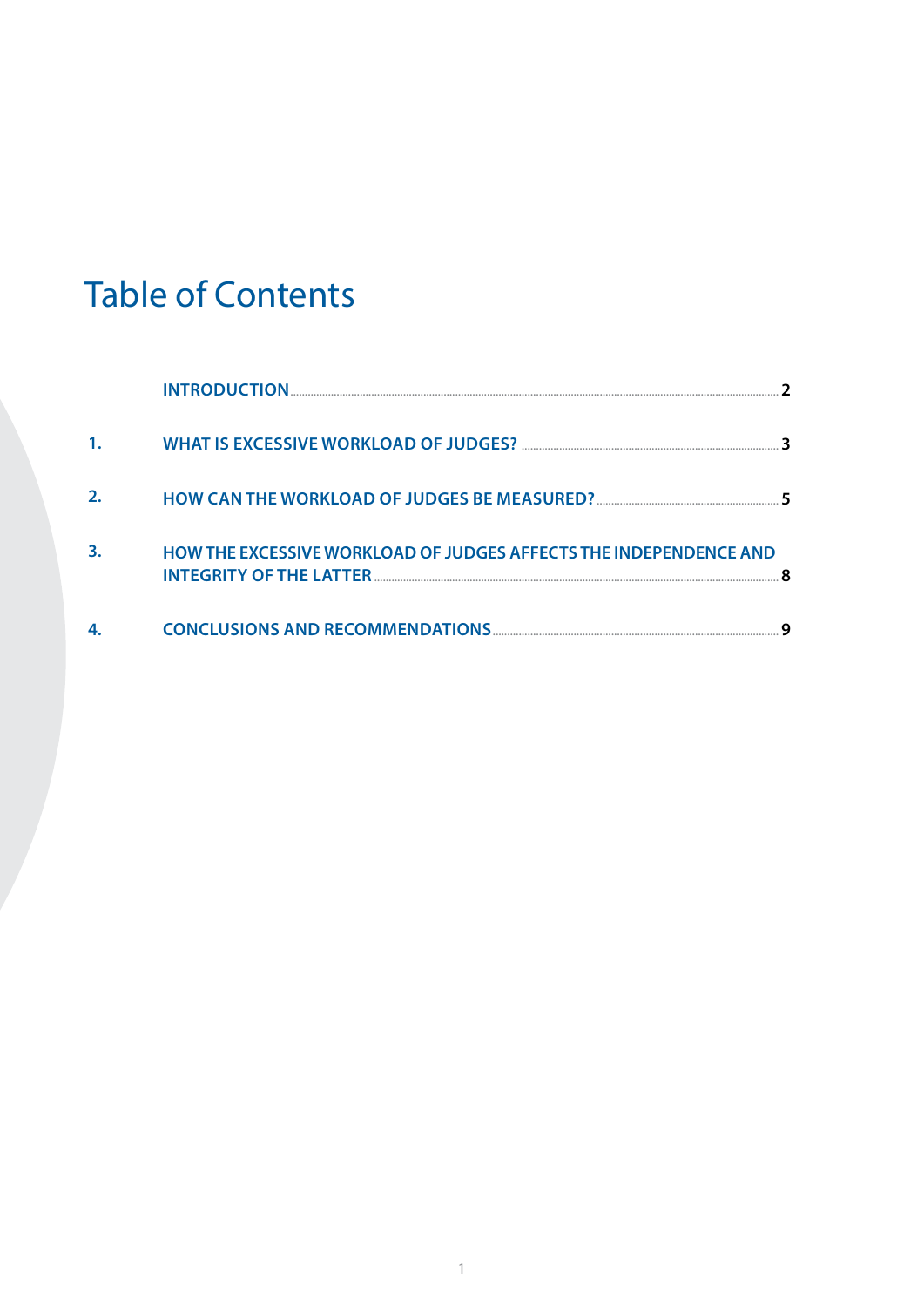### <span id="page-3-0"></span>**INTRODUCTION**

Justice in the Republic of Moldova is influenced by a number of institutional and organizational factors, as well as political ones. The way in which the justice is organized, including the processes in which judges are involved, influences directly the quality of justice. The issue of excessive workload was addressed by the Committee of Ministers of the Council of Europe back in 1986<sup>1</sup>. The recommendations include removal of non-legal tasks for judges, establishment of extrajudicial proceedings for separate and low-value procedures, promotion of arbitration, and regular review of the workload in courts to ensure a fair distribution of workload.

*The purpose of this policy brief is to highlight and find solutions to one of the major problems facing the judiciary in the Republic of Moldova, namely the overloading or, in other words, the excessive workload of judges.*

This analysis presents existing normative framework that regulates the criteria for establishing the number of judges in the courts, the manner of random distribution of files for examination in courts, and the mode of establishing the complexity of criminal, misdemeanour and civil cases. At the same time, for comparison, the policy brief presents the "weighting systems" (measurement) of existing lawsuits in European countries. Case-weights assess the complexity of different types of cases, based on the understanding that one case type differs from the others in their amount of judicial time and the effort required to be processed.

The policy brief analyses the excessive workload of judges and how it indirectly affects the independence and integrity of judges. Overburdening the judge with cases for settlement, beyond human physical capacities, generates a permanent

exhaustion, and consequently leads to the issuance of insufficiently well-founded decisions.

At the same time, the excessive workload causes the unavoidable exceeding of the procedural deadlines for carrying out various actions and makes the judge vulnerable to the inevitable human errors. This situation can be used by the internal decision makers (chair/ vice-chair of the court, Judicial Inspection, Disciplinary Board, Judicial Performance Evaluation Board, Superior Council of Magistracy (SCM)) as a tool to put pressure on the judge.

Excessive workload affects not only the independence and integrity of the judge, but primarily, the fundamental right of citizens to a fair trial, including the right to be tried by an independent and impartial judge, who will judge the case in accordance with the law.

The recommendations of the policy brief are based on the latest report of the European Commission for the Efficiency of Justice (CEPEJ) of 02 July 2020<sup>2</sup>, on the weighting (measurement) of cases in the judicial systems of the Member States of the Council of Europe, including the Republic of Moldova.

In the same vein, the Committee of Ministers draws the attention of European states to the need to implement measures to prevent and reduce excessive workload in courts, measures aimed in particular at a more efficient work organization, improved working conditions and a more judicious distribution of cases, human resources (increasing the number of judges), providing them with auxiliary personnel and necessary material resources.

**<sup>1</sup>** Recommendation no. R (86) 12 of the Committee of Ministers of the Council of Europe on measures to prevent and reduce the excessive workload of judges, available in English at: [https://search.coe.int/cm/Pages/result\\_](https://search.coe.int/cm/Pages/result_details.aspx?ObjectId=09000016804f7b86) [details.aspx?ObjectId=09000016804f7b86](https://search.coe.int/cm/Pages/result_details.aspx?ObjectId=09000016804f7b86)

**<sup>2</sup>** <https://rm.coe.int/cepej-case-weighting-rom/1680a0cbe2>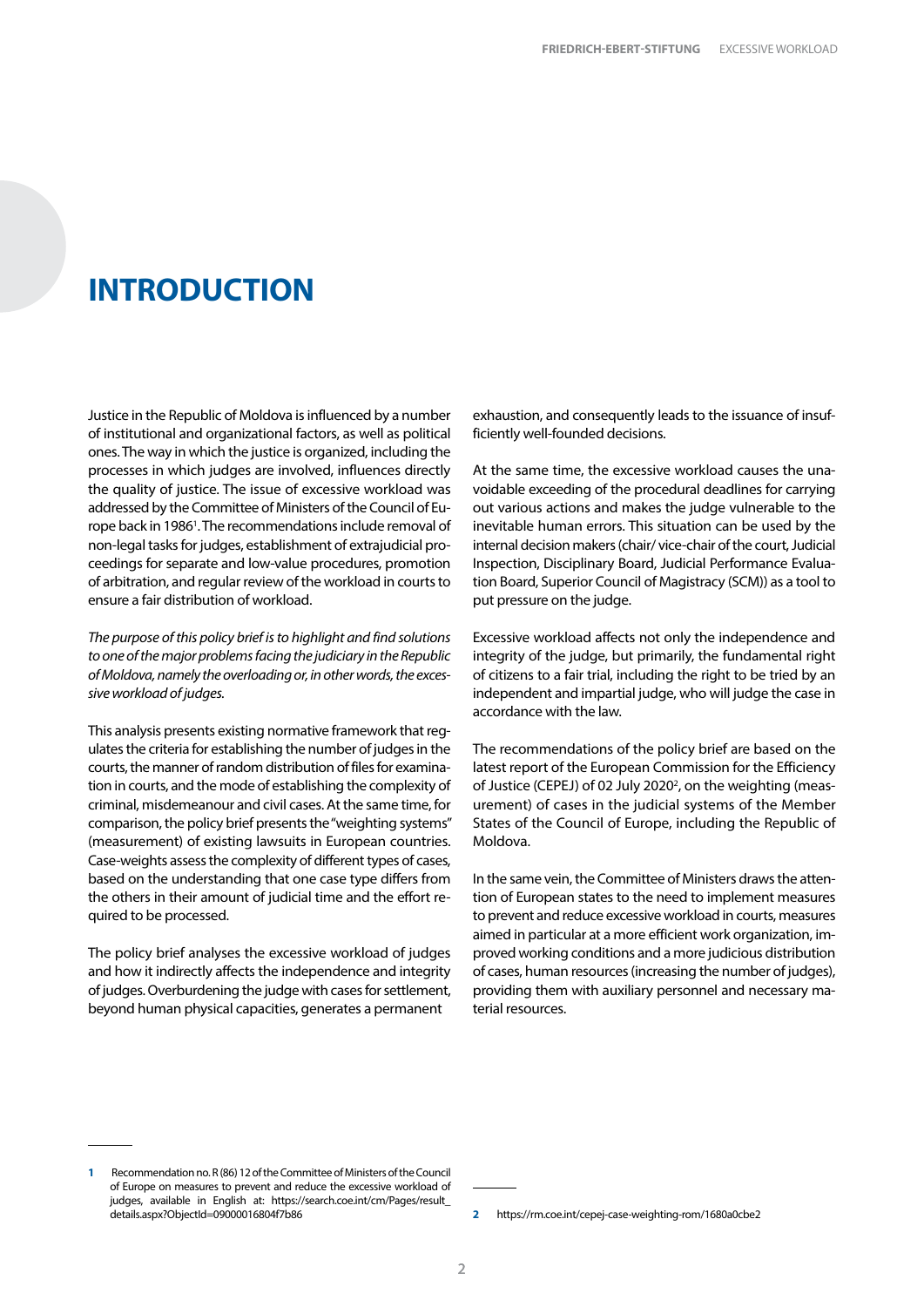### <span id="page-4-0"></span>**1**

## **WHAT THE EXCESSIVE WORKLOAD OF JUDGES IS AND HOW IT CAN BE MEASURED**

The 'case-weights' term (or 'weighted caseload') was coined in the United States of America and dates back to the late 1970s. Case-weights assess the complexity of different case-types, based on the understanding that one case type differs from the other in the amount of judicial time and effort required to be processed. The weight of a case can be presented in several manners. Traditionally, case-weights are presented using numerical figures representing the average amount of work-time spent on each case-type, from filing until the day it was resolved. In this respect, case-weights do not refer to the disposition time (i.e. the number of days or years that passed since filing until disposition), but to the actual worktime (minutes and hours) spent on all case-related events in each case-type.

The 'case-related-events' term refers to judicial activities that occur in all case-types and require judicial attention, such as: studying the case (for example, in preparation for court hearings); conducting court hearings (pre-trial, trial and post-trial); drafting orders and judgments (including precautionary orders, final and post-judgments etc.); other case-related activities carried out by the judge or by the court personnel.

The judge's activity can be divided into three broad categories: (a) office activities, (b) court hearings, and (c) other mandatory activities.

#### **a) Office activities**

*Office activities* includes actions at the stage of receiving the case: studying the relevant aspects for making the decision to receive for examination and carrying out other actions necessary at this stage (whether or not the application meets the formal requirements, whether or not the court is competent, etc.); solving various procedural incidents at this stage (requests for exemption from payment of state tax, insurance, etc.); drafting of judgements reflecting these activities (of introducing the cases and preparing them for review or, as the case may be, restituting or refusing the request for summons, admission or rejection of one or another action, publication of judicial documents (civil, criminal or misdemeanor decisions), as well as logistical actions carried out by the court reporter such as sewing the case, drawing up the docket, drawing up and sending the summonses, as well as other documents.

Some of the tasks listed above are performed by the court reporter and assistant only if the judge has such personnel, and the judge is left with only some of those tasks (studying the documents, reviewing the draft decisions developed by the assistant).

The reality in the Republic of Moldova, however, is that the court personnel – court reporters and legal assistants – is often incomplete. In such cases, the judge is obliged to undertake some or all of these activities on his/her own, which substantially increases his/her workload. The solving of such situations by the court administration at will (providing the judge with a reporter and assistant), in case of bad faith on the part of the chair/ vice-chair of the court, may be, as it is discussed below, a way of influencing the judge.

*The office* activities also involve actions at the stage of the case in the procedure: studying the substantive materials, identifying and analysing the applicable legislation, as well as the relevant judicial practice (especially in case of new litigation, which the judge did not face before in his/ her practice); resolving various procedural incidents and drafting conclusions, as well as publishing them, as appropriate; issuing court documents to the parties; adding the new materials to the case.

Likewise, some of these actions (drafting of judgment documents, as well as their publication, other logistical actions) are carried out by the court reporter and assistant, if the judge has these auxiliary personnel, but the share of the judge's actual activities (studying of the case, analysis of legislation, identification of a prior opinion) is already substantially increased compared to the previous phase.

*Office activities* also include drafting of legal acts of disposition, minutes, as well as publishing work: drafting criminal sentences, misdemeanour or civil judgments, drafting judgment documents for case completion (termination of procedure,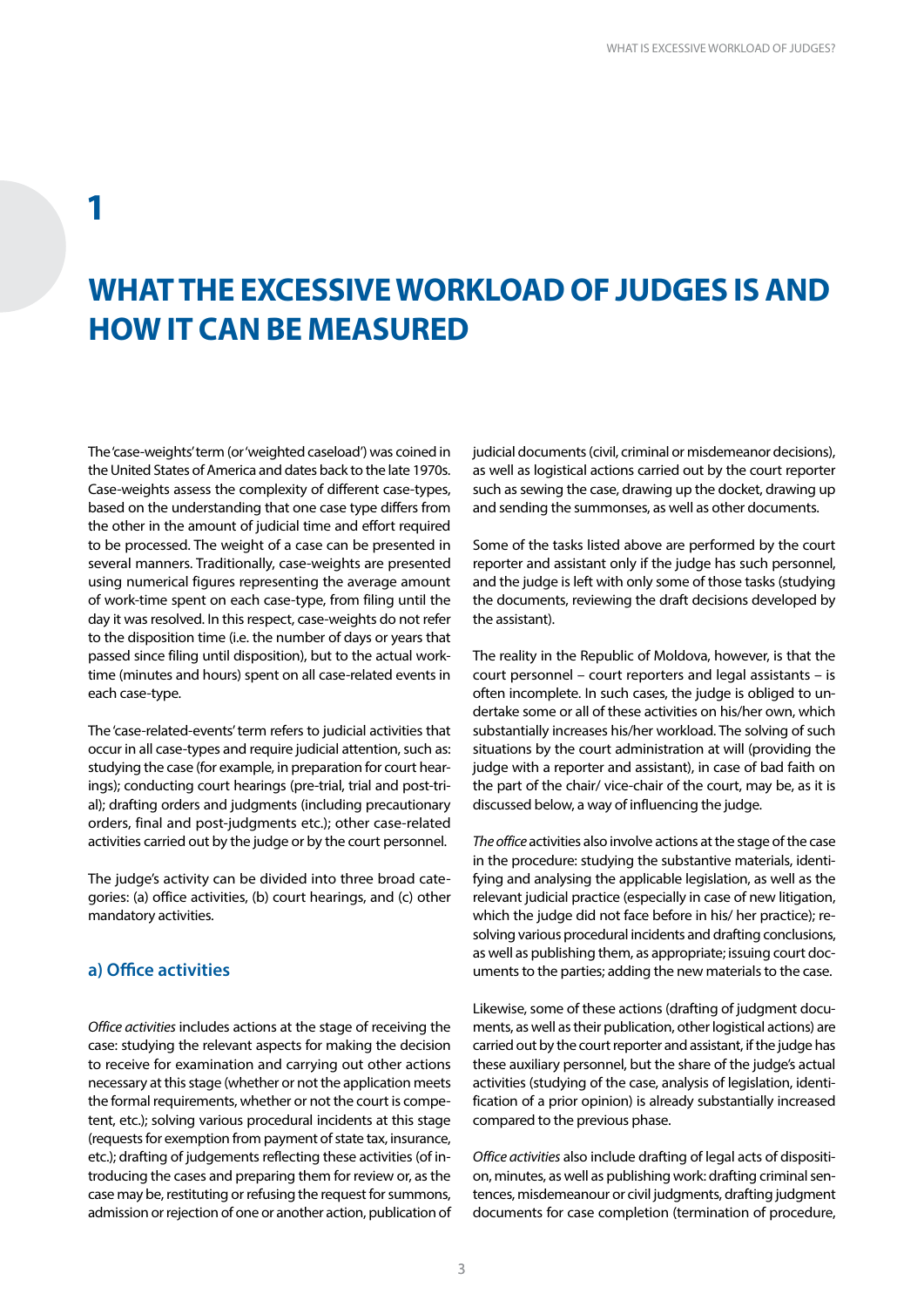ending of case etc.), the publication of the final disposition documents.

### **b) Activities within court hearings**

#### *The activities within the court hearings include:*

- − activities aimed at respecting the formality and solemnity of the process; activities for resolving various procedural incidents (mainly postponement of hearings, but also others); substantive examination: judicial debates, hearing of witnesses, analysis of documents, pleadings; deliberation.
- − post-examination actions: preparation of the case for transmission to the chancellery, adoption of additional documents as appropriate (judgment correction document, additional decision, drafting of enforceable titles etc.).

#### **c) Other mandatory activities:**

*Other mandatory activities i*nclude: examination of requests for recusal, abstention, acceleration of colleagues' cases within 5 days; organizational meetings related to the activity of the court, standardization of judicial practice; compulsory continuous training activities (at least 40 hours per year): training seminars, conferences, as appropriate, working groups, etc.

Most of the time is spent on substantive examination/ judicial investigation (reporting on the civil case/ reading the indictment in criminal cases, hearing the parties, interrogation of witnesses, investigating material evidence). However, the other components also require a lot of time and, implicitly, demand intellectual effort.

*Thus, there are three basic variables that influence the workload of the judge: the number of cases, the provision of support personnel, and the technical resources.* 

The working time remains constant and cannot vary depending on the number of cases: eight hours a day, forty hours a week. Thus, if the number of cases increases, the average time per case automatically decreases. Likewise, if the judge is not provided with auxiliary personnel (court reporter, assistant), the volume of tasks assigned to the judge increases substantially, influencing the average time for the examination and settlement of a case. And if the judge, the court reporter and assistant do not have modern computers, printers and scanners, respectively, their working time is not used efficiently because a lot of time is wasted on writing documents, printing, scanning, etc. depending on the quality of the equipment available to the court.

**In conclusion, overburdening of judges influences greatly the quality of their work, which in turn, affects the litigant's trust in justice and undermines the independence of the judiciary.**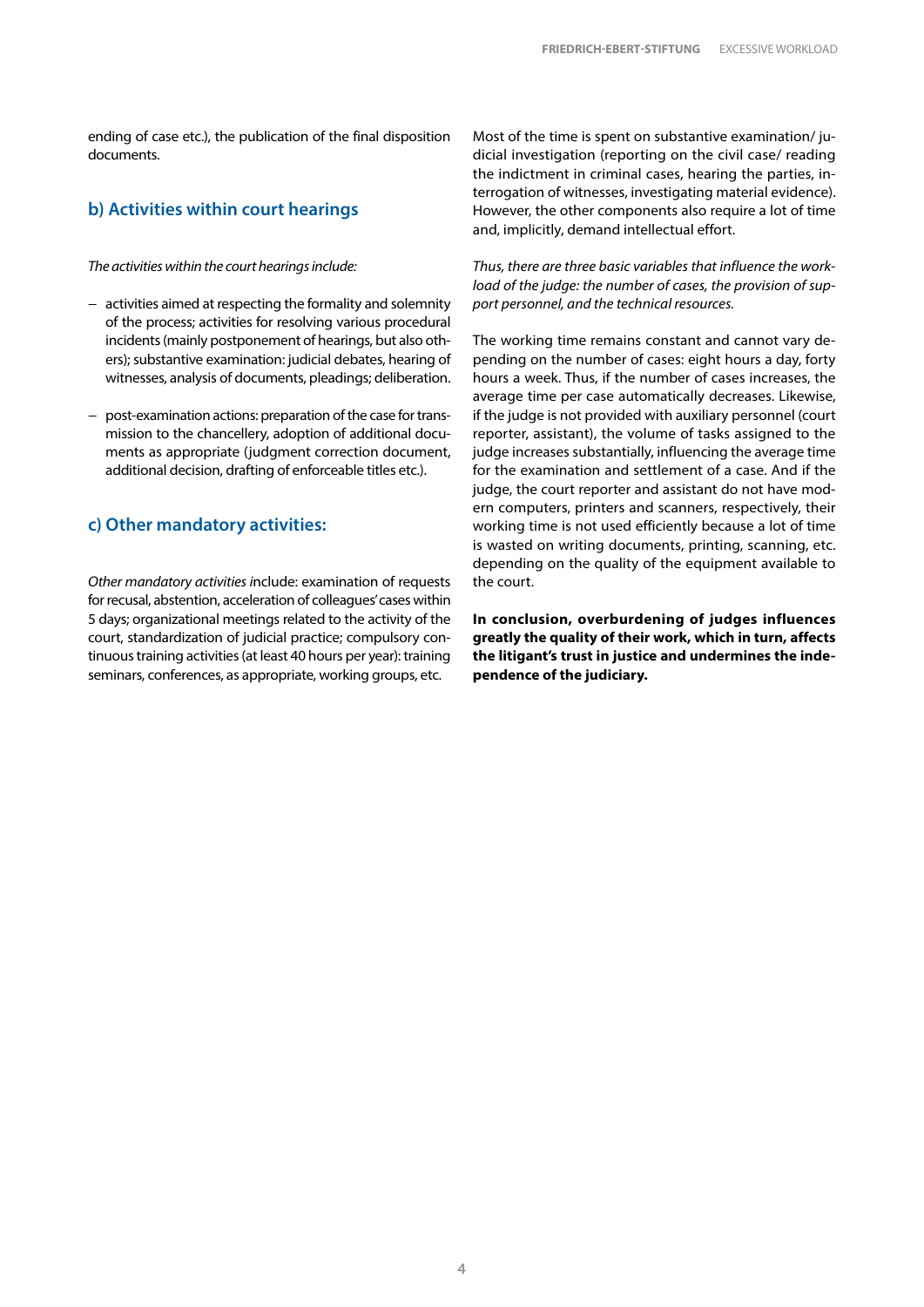### <span id="page-6-0"></span>**2**

## **HOW THE WORKLOAD OF JUDGES CAN BE MEASURED**

Initially, case weighting (CW) systems were designed to identify the needs of judges. Over the last forty years, the CW systems have developed and are used effectively in many European countries, including for: determining the number of judges, court personnel, prosecutors and/ or public defenders; support for funding and budgeting applications; distribution of the judicial system personnel within different work units; distribution of cases in courts; setting of productivity quotas and valuation standards; planning of merger/ reduction of work units, etc. The development of case weighting systems can also serve as a basis for further analysis and action, such as: identifying critical issues in court procedures, identifying good practices of judges in case management and planning specific programmes to reduce the length of proceedings.

The European Commission for the Efficiency of Justice (ECEJ) of the Council of Europe have found the following: seven Member States of the Council of Europe reported the exclusive use of a point-based system that gives case types a class to represent the complexity of the case (Hungary, Iceland, Italy, Lithuania, Malta, the Republic of Moldova and Turkey); in the case of three countries, the weighting system combines a point-based method with a working time measurement methodology (Finland and Azerbaijan) or a working time estimation methodology (Estonia). Seven states reported that their weighting systems are based on working time measurements (Germany) or working time estimates (Belgium, Serbia, the Czech Republic and the Netherlands), or a combination of working time estimates and measurements (Austria, Ukraine). Although some Member States weigh their caseload based on various methodologies, they also take other factors into account in estimating the number of judges needed.

Apparently, Armenia, Belgium, Estonia, Hungary, Lithuania, Luxembourg and Romania compare the data on the submission of cases to a judge and then forecast the number of judges needed. Azerbaijan reported the use of a 'complex approach' with data to predict the future trend and population in the jurisdiction. Bulgaria, Cyprus, Northern Macedonia and Slovenia use data on the cases filed, solved,

and pending. The Czech Republic takes into account data on the flow of the cases filed, solved and pending, the length of court proceedings, but also other variables that were not specified. "Their purpose is to identify the overburdened courts and appoint additional judges there."

In Italy, several indicators are taken into account, such as: cases filed and pending, unresolved cases, cases per judge, cases received per 100,000 inhabitants, specific characteristics of the territory of the courts (eg mafia crime rate, etc.).

Portugal uses an 'abstract productivity benchmark' for each judge, based on the court cases, the cases resolved and the length of the proceedings. This benchmark is reviewed every three years and is used to establish the number of judges required in each court.

A similar system seems to be applied in Slovakia, with a certain 'quota' of cases to be solved by each judge. If the number of cases filed exceeds the quota set per judge, establishment of new judge positions is considered.

In Sweden and the Netherlands, each court is allocated a budget, and the chair of the court or the court council decide how to use it to achieve the objectives set, which could mean hiring new judges.

In Switzerland, the variables taken into account in calculating the necessary number of judges per court are: the number of cases filed and resolved per year, the time of settlement, the actual length of proceedings, the length of pending cases, especially those that remain pending for a longer period than two years, the number of cases filed and resolved per judge.

In the Republic of Moldova, according to the Decision of the Superior Council of Magistracy (SCM) no. 175/7 of 26 February 2013 on the approval of the Regulation on the criteria for determining the number of judges in the courts, the following criteria should be taken into account when determining the necessary number of judges: *the degree of burdening of judges in the last three years, the complexity*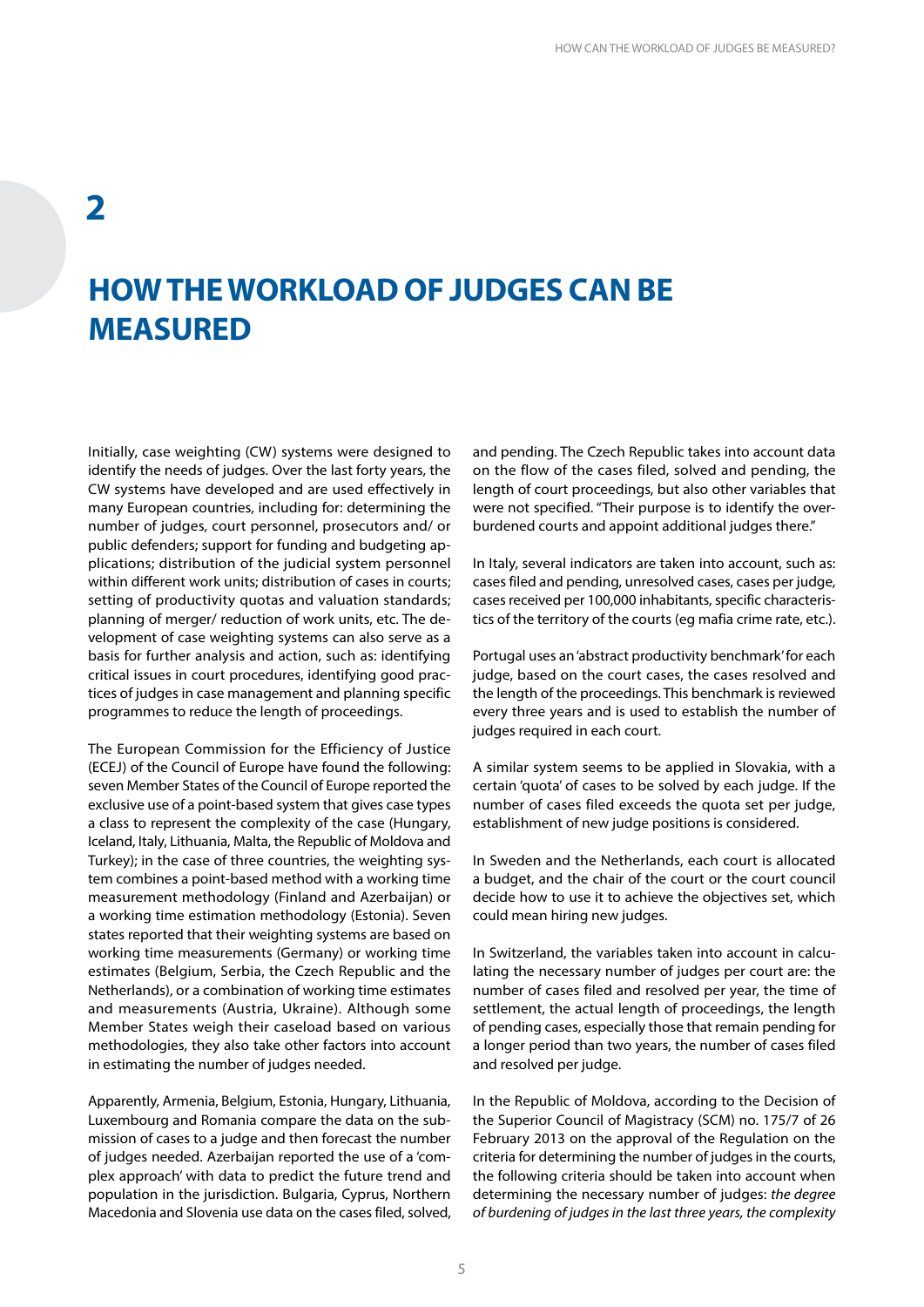*of cases, the number of inhabitants in the jurisdiction of the court, the number of specific cases and other specific criteria that affect the activity of the court*. According to article 21, paragraph 2 of the Law no. 514 of 06.07.1995 regarding the judicial organization<sup>3</sup>, a number of 504 judges is established for all courts in the Republic of Moldova, including 33 judges for the Supreme Court of Justice. The total number of judges also includes the number of judges for the courts located on the left bank of the Dniester.

Since 2013 and until now, the SCM has not updated these data, it has not requested an increase in the number of judges, although according to its own Regulation mentioned above, it should update the situation in the judicial system every three years. According to the statistical data published annually on the website of the Superior Council of Magistracy<sup>4</sup>, during 2018, a judge in the Supreme Court of Justice received an average of 43 cases per month; a judge in the Courts of Appeal – 45 cases; and a judge in the courts of first instance – 66 cases. During the reporting period, a total of 303,750 cases were submitted to court proceedings, including 241,835 new cases registered in 2018 and 61,915 outstanding cases unresolved at the beginning of the reference period. Out of the total number of cases pending during the reporting period, the courts examined 240,440 cases and materials, which represents a settlement rate of 79.2 percent.

During 2019, a judge in the Supreme Court of Justice solved on average 43 cases per month; in the Courts of Appeal – 44 cases; in the national courts – 69 cases. During the same reference period, there were a total of 309,307 cases in the court proceedings, including 245,997 new cases registered in 2019 and 63,310 cases pending, unresolved until the reference period. Of the total number of cases under settlement during the reporting period, the courts examined 239,736 cases and materials, which represents a settlement rate of 78 percent.

During 2020, a judge in the Supreme Court of Justice solved on average 39 cases per month; in the Courts of Appeal – 37 cases; in the national courts – 54 cases. During this period, a total of 294,084 cases were under settlement in the court proceedings, of which 217,630 new cases were registered in 2020, and 76,454 cases were pending, unresolved by the beginning of the year. Of the total number of cases under settlement in 2020, the courts examined 211,950 cases, which represents a settlement rate of 72 percent.

According to the statistics provided by the Agency for the Administration of Courts (AAC) for 2020<sup>5</sup>, the average an-

nual workload of a judge in the courts of first instance accounted for 765 cases, in the courts of appeal – 478 cases, and in the SCJ – 465 cases. At the same time, there are major discrepancies in some courts. For example, a judge in the central headquarters of the Chisinau court had an average of 875 cases, while the average load in the Leova headquarters of the Cimishlia court accounted for 1045 cases. In the case of the Comrat court, Vulcaneshti headquarters, given only one single judge, the number of cases accounted for 1696.

If we estimate 215 working days of a judge per year, the average workload per day of a judge in the Central headquarters of the Chisinau court is over four cases per day, a workload that cannot be physically covered by one judge. In practice, judges set court hearings on all working days, including several cases at the same time. If all the parties show up at the hearing, the judge is not able to examine the positions of all parties in due time.

The specific nature of the judge's work requires, as mentioned above, an important part related to the analysis of the relevant legislation. In the context of the Republic of Moldova, changes in the legal framework are frequent and important. Only in the last three years there have been adopted such acts as amendments to the Civil Code, the Administrative Code, the Audiovisual Code, as well as multiple laws governing new areas, including those arising from Moldova's commitments under the Association Agreement with the European Union. Important new regulations are due to enter into force in the near future, including the new Customs Code adopted by Parliament in its final reading in August 2021.

Under these conditions, the work of getting informed and analysis of new legislation, but also the participation in continuous training activities within the National Justice Institute are significantly affected, which can lead to multiple human errors, which is subsequently perpetuated in the justice system at the level of Court of Appeal and the Supreme Court of Justice. The high rate of retrial judgments is an additional proof that judges are faced with a workload that exceeds their physical capacity.

The statistical data presented above show that the judicial system should be supplemented with at least another 25 percent of judgeships to ensure the efficient functioning of the system (at 100 percent), without taking into account the human factor (resignations, dismissals, maternity leaves, suspensions, detachments, etc.).

At the same time, the above analysis shows that judges manage to examine on average 76 percent of cases annually. It should be noted, however, that they do not meet the quality standards, as the cases are examined at an ex-

**<sup>3</sup>** [https://www.legis.md/cautare/getResults?doc\\_id=124908&lang=ro#](https://www.legis.md/cautare/getResults?doc_id=124908&lang=ro)

**<sup>4</sup>** [https://csm.md/files/Statistica/2020/12\\_luni/Calitatea/Statistica\\_](https://csm.md/files/Statistica/2020/12_luni/Calitatea/Statistica_judicira_2020.pdf) [judicira\\_2020.pdf](https://csm.md/files/Statistica/2020/12_luni/Calitatea/Statistica_judicira_2020.pdf)

**<sup>5</sup>** Information on the workload per court in 2020, available at: [https://aaij.](https://aaij.justice.md/files/document/attachments/3.Volumul%20de%20lucru%20per%20instanta%2012%20luni%202020%20%281%29.pdf)

[justice.md/files/document/attachments/3.Volumul%20de%20lucru%20](https://aaij.justice.md/files/document/attachments/3.Volumul%20de%20lucru%20per%20instanta%2012%20luni%202020%20%281%29.pdf) [per%20instanta%2012%20luni%202020%20%281%29.pdf](https://aaij.justice.md/files/document/attachments/3.Volumul%20de%20lucru%20per%20instanta%2012%20luni%202020%20%281%29.pdf)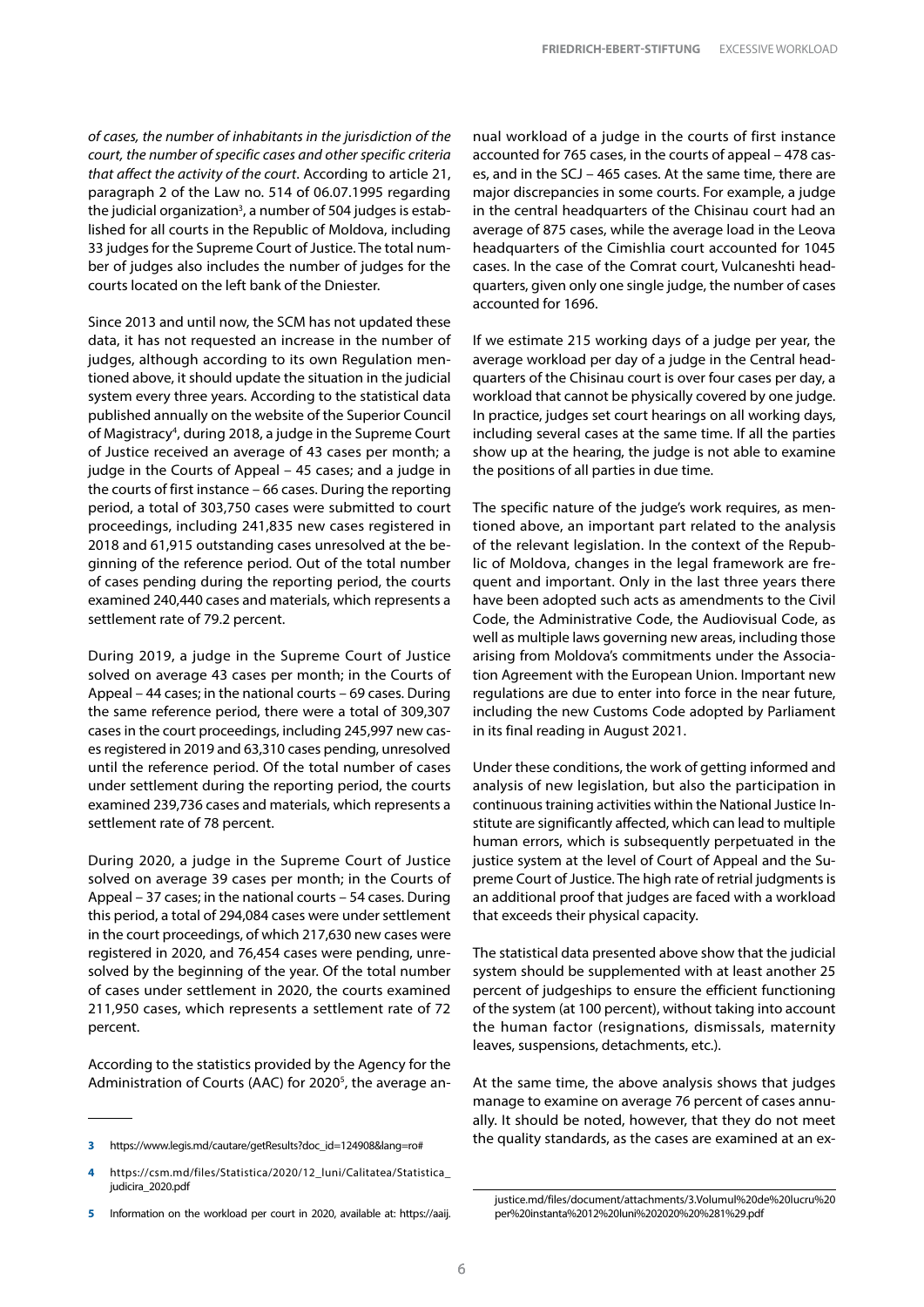tremely fast pace so as not to violate deadlines, as judges are under constant stress due to the excessive number of cases and the time it takes to settle them.

*These 76 percent transformed into cases represent about 230,000 cases per year settled by about 400-450 active judges (50-100 posts being vacant/ suspended). This means that each judge examines about 550-600 cases annually. Based on the 200 working days per year (365 days minus Saturdays and Sundays, annual leave, public holidays, medical leave, etc.), ie 1600 working hours (8 hours per day), it results that* 

*a judge from the Republic of Moldova can allocate from his/ her working time only 2 hours and 30 minutes per case (1600 hours/ 600 cases). Obviously, this is not enough, that's why the judges allocate their free time for the settlement of cases, working on days off, holidays or sacrificing the family time. This situation causes permanent stress to the judges. Moreover, due to the overwork, even if judges are willing to solve as many cases as possible, the quality of judgments leaves much to be desired. This speaks for the quality of justice in the Republic of Moldova and partly explains the very low level of trust of the population in justice.*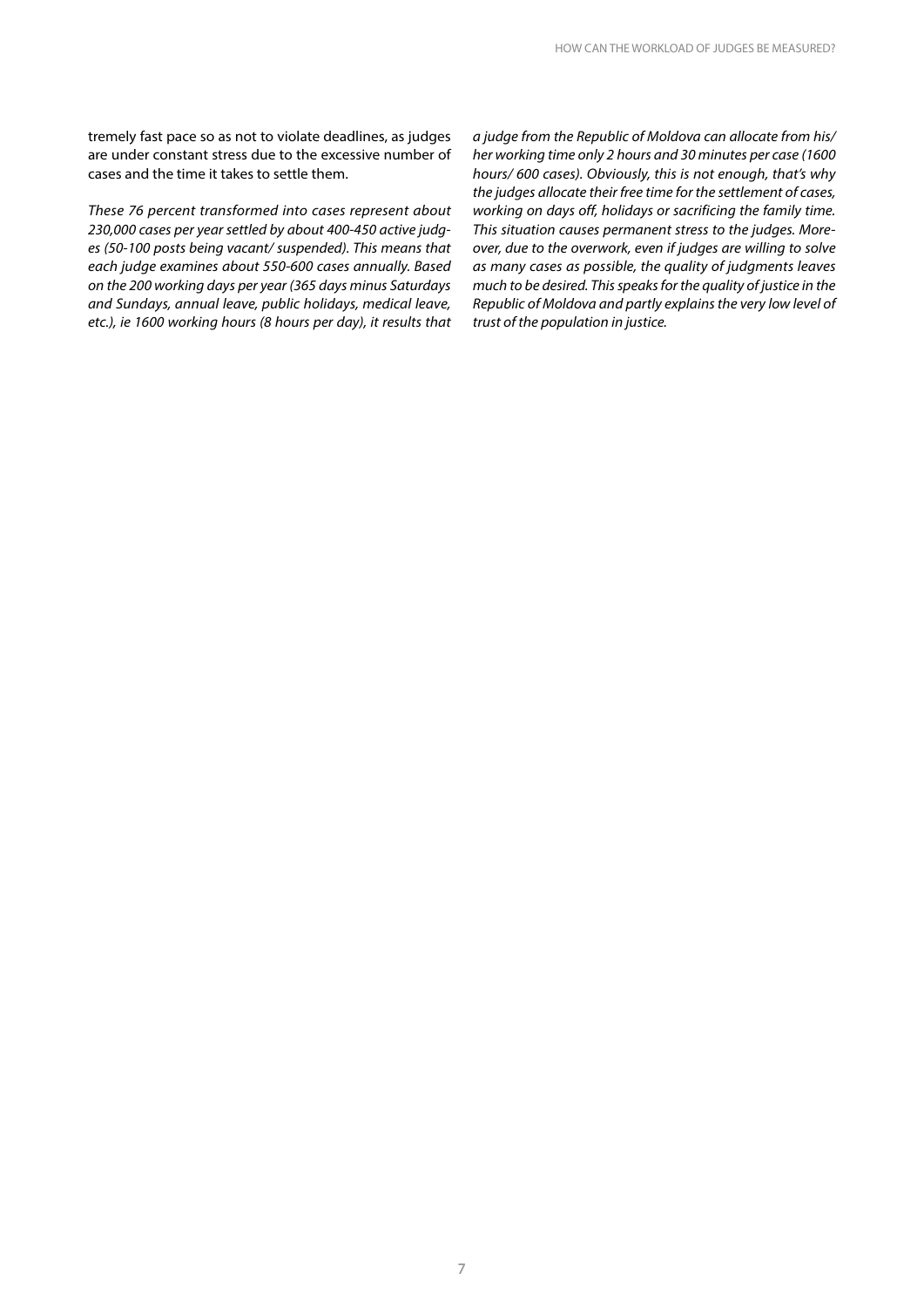### <span id="page-9-0"></span>**HOW THE EXCESSIVE WORKLOAD OF JUDGES AFFECTS THEIR INDEPENDENCE AND INTEGRITY**

The professional and personal integrity of the judge is a key element in ensuring the efficient functioning of the judiciary.

The professional activity of a judge consists of two important elements: *legal competence,* which is formed in a very well-organized way, and *psychological competence*, which is currently formed, for the most part, spontaneously. The psychological competence of judges, manifested by the communicative skills of process management and self-regulation skills, is, on the one hand, an essential element for preventing the emotional exhaustion of judges and maintaining their health, and on the other hand, a mechanism for increasing confidence in courts.

On the other hand, the ability of the judge to carry out his/her professional activity ethically, free from undue influence and manifestations of corruption, respecting the public interest, the supremacy of the Constitution of the Republic of Moldova and the law, is the complex personal ability, which is largely determined by the psychosomatic health and psycho-emotional state of the judge.

The importance of the judge's psycho-emotional state is determined by the negative effects of the professional stress on the justice.

If one of the stages of the decision-making process (information gathering, the processing and interpreting the information and the decision-making) or even all of them take place under conditions of chronic stress, it is very likely that the judge will make wrong decisions, which could have serious consequences both at the personal level (eg the court decision on the dissolution of the marriage) and at the country level.

For judges, the most important stress factor (61.45 percent), which negatively affects the state of somatic and mental health, is the volume of work that is constantly increasing<sup>6</sup>.

Excessive workload causes insufficient time and most judges

fail to examine all cases on time (according to statistical reports, in the Republic of Moldova, the average monthly load for a judge exceeds 55 cases, in some cases reaching even 90-95 cases per month), the judge working up to 10-12 hours a day.

A medical study conducted in 2009<sup>7</sup> showed that most judges (77,26 percent or 282 of 365 participants in the study) mentioned limitation of the adaptive capacities in situations of psycho-emotional stress, both in daily conditions and during the professional activity. This is manifested by anxiety, often feelings of fear (panic attacks), sleep disturbances (frequent awakenings, difficulty falling asleep, insomnia, fatigue on waking).

As to the determinants of this situation, the judges have mentioned primarily the large volume of work. Under these conditions, the work capacity decreases, the cognitive-analytical properties are reduced, which can seriously influence the decision-making capacity of judges<sup>8</sup>. The assessment of the degree of depression by the Hamilton test made it possible to assess the presence and degree of depression among judges, as well as the factors responsible for initiating and maintaining this condition.

According to the score, 24.11 percent of judges reported mild depression, 11.51 percent – moderate depression and 5.21% – significant depression (Distribution according to the degree of depression – professional overload – 61.45%)<sup>9</sup>.

#### *The data obtained show that 40.83 percent of judges issue court documents in a state of depression largely caused by professional overload.*

**<sup>6</sup>** (Luban-Plozza B., Pöldinger W., Kröger F., Psychosomatic diseases in medical practice. The revised 4th edition, 2000, Medical Publishing House, Bucharest.)

**<sup>7</sup>** The personality peculiarities of the judges in the conditions of permanent professional stress. Bucun Nicolae, doctor, university professor, Mereuț Ion, doctor, university professor, Rotaru Ghenadie, Nicolae Testemitanu State University of Medicine and Pharmacy, 28.12.2009.

**<sup>8</sup>** Ibidem.

**<sup>9</sup>** The personality peculiarities of the judges in the conditions of permanent professional stress. Bucun Nicolae, doctor, university professor Mereuța Ion, doctor, university professor Rotaru Ghenadie, State University of Medicine and Pharmacy "Nicolae Testemițanu", 28.12.2009.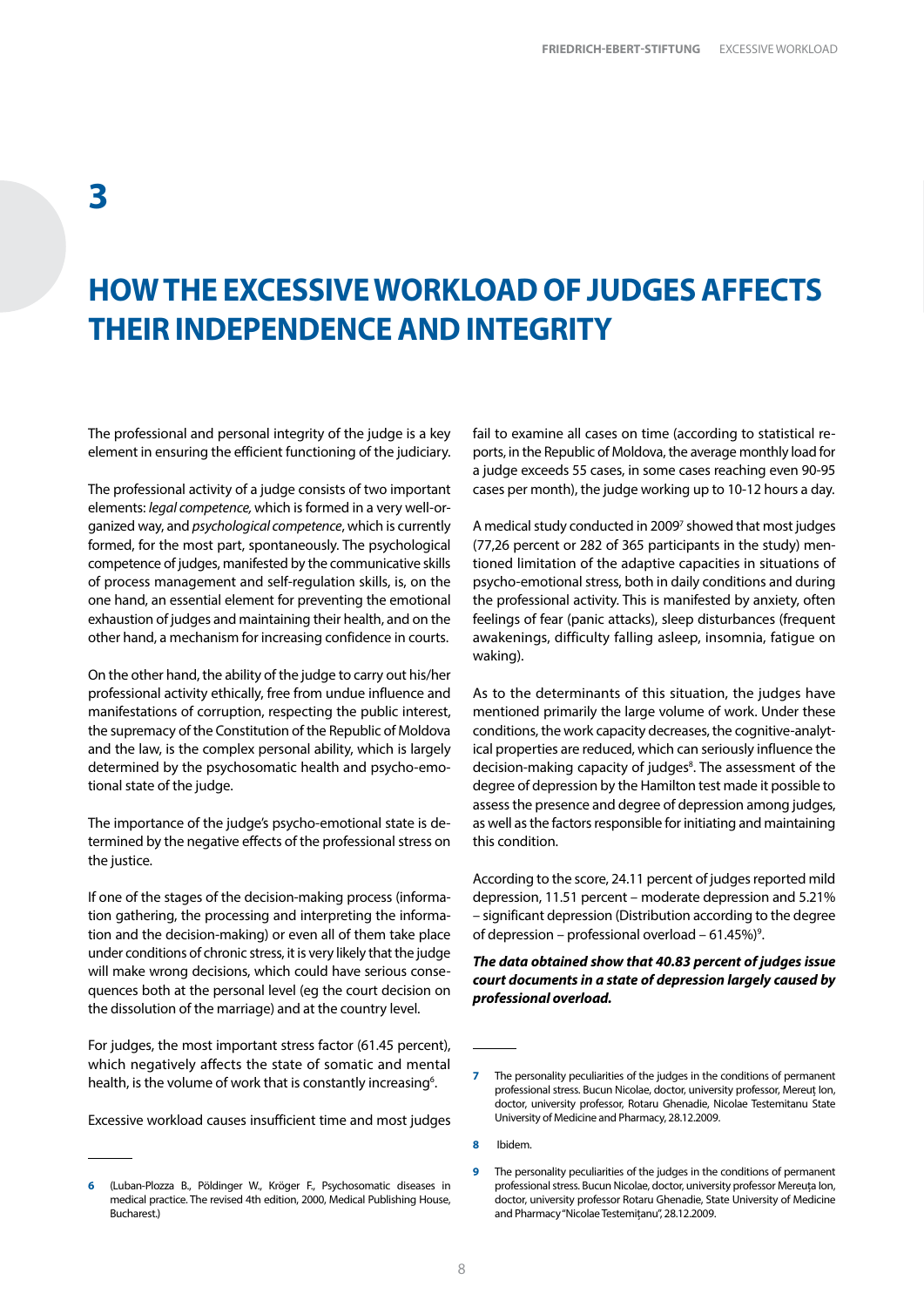### <span id="page-10-0"></span>**CONCLUSIONS AND RECOMMENDATIONS**

### **Conclusions**

- a. Judges' workload is far beyond their physical capacity. The average load of **4 cases per day per judge** is not realistic in the conditions of onerous requirements for the civil/ criminal/ contravention process, including restricted terms;
- b. the current legal framework does not favour the use of alternative solutions of compulsory extrajudicial mediation for certain cases, including the low-value cases;
- c. the legal framework specific to the areas that generate a high volume of low value litigation (payment of invoices,

litigation within Condominium Co-owners Associations) is excessively onerous;

- d. the degree of occupation of support personnel for judges (court reporters, assistants) is low and the fluctuation of court personnel is high due to lack of attractiveness and low salaries;
- e. The Integrated Case Management Programme (IMP) does not provide for the distribution of personnel within the courts located in the same venue in order to balance the number of cases and ensure an approximately similar level of judges.

#### **Recommendations**

- − Gradually increase the number of judges to ensure an acceptable workload, based on days dedicated to hearings, but also to research and substantiation of decisions. This increase can ensure, at least for the beginning, a reduction in the annual judges' burden from an average of 765 cases to 450-500 cases. In practical terms, this increase in the number of judges would ensure 10 judges per 100,000 inhabitants instead of 6 judges per 100,000 inhabitants. By comparison, in Lithuania, Latvia, Luxembourg, Germany, Poland, the Czech Republic, Slovakia, Austria, Hungary, Croatia, Romania, Macedonia, Serbia, Slovenia, Montenegro, Greece and Bulgaria there are more than 20 judges per 100,000 inhabitants<sup>10</sup>;
- − Increase attractiveness of the positions of court reporter and judge assistant by revising and at least doubling the salaries for these positions;
- − Revise the current mechanism for evaluating the judges' workload based on the work evaluation grid developed by the SCM;
- − Legal regulation and promotion of alternative solutions of mandatory extrajudicial mediation for certain cases, including low-value ones;
- − Establish psychologist positions in courts in order to assist the judges but also support the personnel (court reporters, judge assistants) who face burnout at work in the workplace;
- − Revise the mechanism of access to justice for litigants, including the establishment of discouraging state fees for repeated litigations; adjustment of state fees for proceedings that can be carried out extrajudicially if there is no dispute (eg. dissolution of marriage).

**<sup>10</sup>** https://rm.coe.int/overview-avec-couv-18-09-2018-en/16808def7a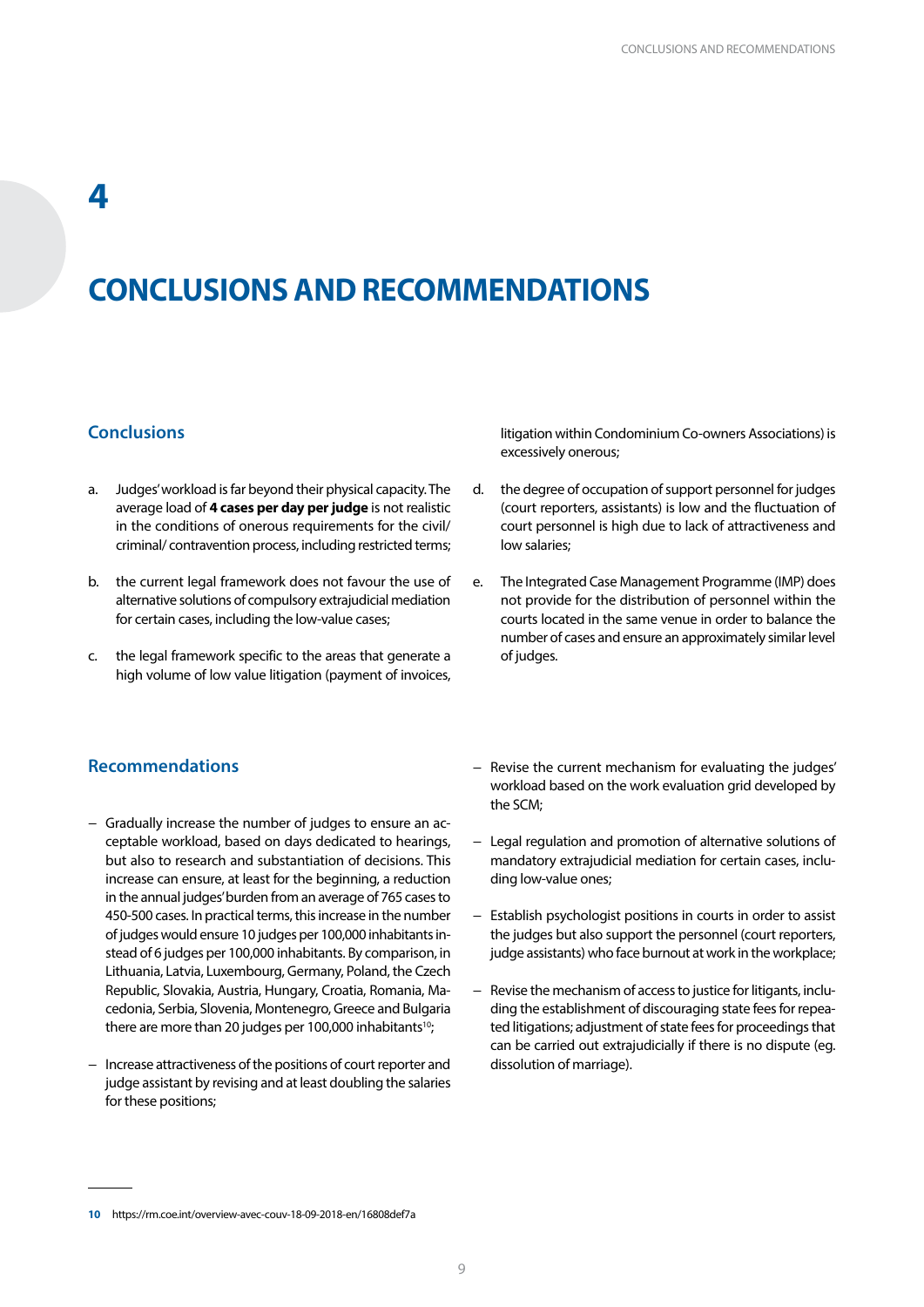### ABOUT THE AUTHORS

#### IMPRESSUM

**Victoria Sanduta,** judge, Chisinau Court, president of the "Voice of Justice" Judges' Association

**Ion Malanciuc**, judge, Criuleni Court, member of the "Voice of Justice" Judges' Association

**Marina Rusu**, judge, Cahul Court, member of the "Voice of Justice" Judges' Association

**Iulian Rusu,** deputy executive director, IPRE

Friedrich-Ebert-Stiftung Moldova | 111 Bucuresti st | Chisinau | Republic of Moldova

Responsible:

Marcel Röthig | Resident Representative in Ukraine and Republic of Moldova Tel: +38 (044)234 0038 | Fax: +38 (044) 451 4031 **www.fes.kiev.ua** | **www.fes-moldova.org**

Tel.: ++373 22 855832 | Fax: +373 22 855830 **www.fes-moldova.org**

To order publications: **fes@fes-moldova.org**

Commercial use of all media published by the Friedrich-Ebert-Stiftung (FES) is not permitted without the written consent of the FES.